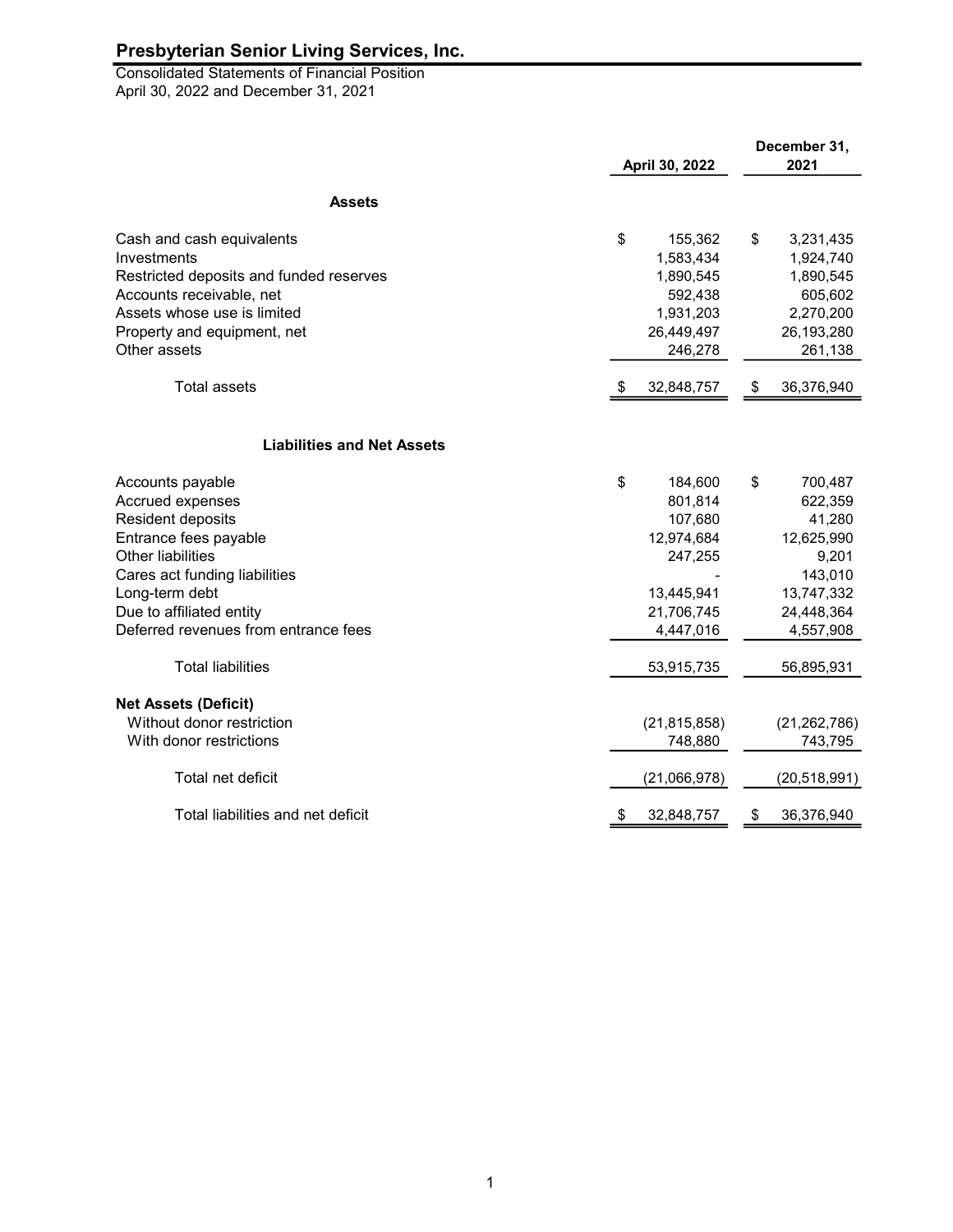Consolidated Statements of Operations and Changes in Net Assets Period ended April 30, 2022 and year ended December 31, 2021

|                                              | April 30, 2022  |                  |
|----------------------------------------------|-----------------|------------------|
| <b>Net Assets Without Donor Restrictions</b> |                 |                  |
| Revenues, gains and other support:           |                 |                  |
| Resident services:                           |                 |                  |
| <b>Resident services</b>                     | \$<br>4,478,466 | \$<br>12,806,357 |
| Amortization of entrance fees                | 325,015         | 962,791          |
| Total resident services                      | 4,803,481       | 13,769,148       |
| Contributions, gifts, grants and bequests    | 3,836           | 5,979            |
| Government grants                            |                 | 1,169,009        |
| Government stimulus                          | 41,162          | 711,731          |
| Net assets released from restrictions        |                 | 8,389            |
| Total operating revenues and other support   | 4,848,479       | 15,664,256       |
| Expenses:                                    |                 |                  |
| Nursing services                             | 845,239         | 2,648,877        |
| Rehabilitation                               | 197,814         | 647,183          |
| Recreation and special services              | 135,414         | 422,229          |
| Pharmacy                                     | 24,213          | 103,839          |
| Social services                              | 23,069          | 54,384           |
| Physician services                           | 8,333           | 25,000           |
| <b>Food Services</b>                         | 676,146         | 2,106,195        |
| Building operations and maintenance          | 936,577         | 2,731,106        |
| Housekeeping                                 | 141,743         | 403,310          |
| Laundry and linen                            | 17,690          | 55,596           |
| General and administrative                   | 773,877         | 2,158,237        |
| Employee benefits                            | 142,053         | 481,858          |
| Interest                                     | 195,770         | 614,154          |
| Depreciation                                 | 653,789         | 1,891,504        |
| Fundraising                                  | 18,984          | 52,476           |
| Total expenses                               | 4,790,711       | 14,395,948       |
| Unusual non-recurring expenses - COVID-19    | 158,858         | 202,093          |
| Operating (loss) gain                        | (101, 090)      | 1,066,215        |
| Other income (loss):                         |                 |                  |
| Investment income, net of investment expense | 23,712          | 115,689          |
| Realized gain on investments                 | 37,070          | 116,890          |
| Unrealized (loss) gain on investments        | (512, 764)      | 115,441          |
| Total other income (loss)                    | (451, 982)      | 348,020          |
| Revenues (less than) in excess of expenses   | (553, 072)      | 1,414,235        |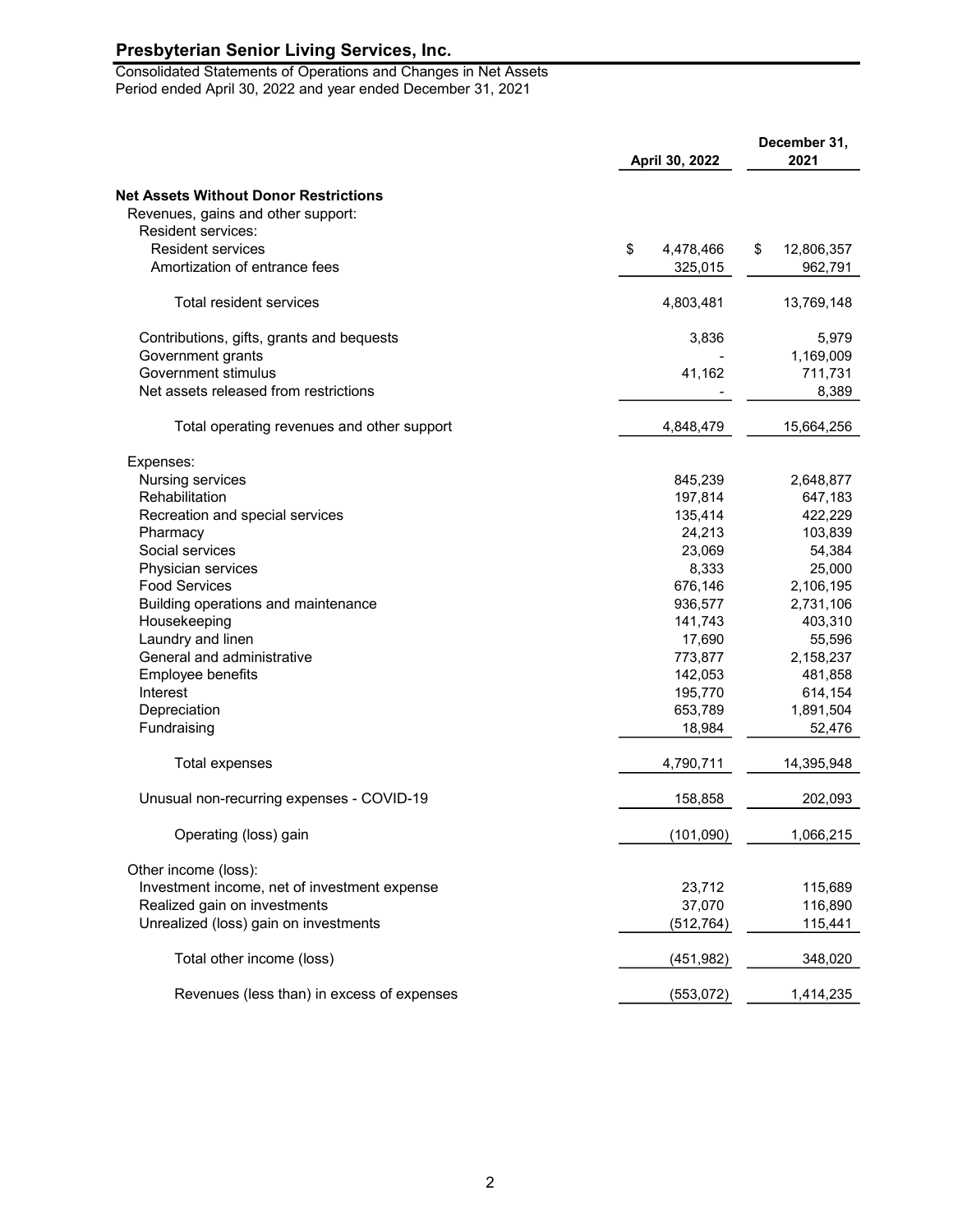Consolidated Statements of Operations and Changes in Net Assets Period ended April 30, 2022 and year ended December 31, 2021

| <b>Net Assets With Donor Restrictions</b><br>Contributions, gifts, grants and bequests<br>Investment income, net of investment expense<br>Net assets released from restrictions | April 30, 2022 | December 31,<br>2021                            |
|---------------------------------------------------------------------------------------------------------------------------------------------------------------------------------|----------------|-------------------------------------------------|
|                                                                                                                                                                                 | \$             | \$<br>608<br>2,029<br>9,989<br>4,477<br>(8,389) |
| Increase in net assets with<br>donor restrictions                                                                                                                               |                | 3,629<br>5,085                                  |
| Change in net assets                                                                                                                                                            |                | (547, 987)<br>1,417,864                         |
| <b>Net Deficit, Beginning</b>                                                                                                                                                   | (20, 518, 991) | (21, 936, 855)                                  |
| <b>Net Deficit, Ending</b>                                                                                                                                                      | (21,066,978)   | (20, 518, 991)<br>\$                            |